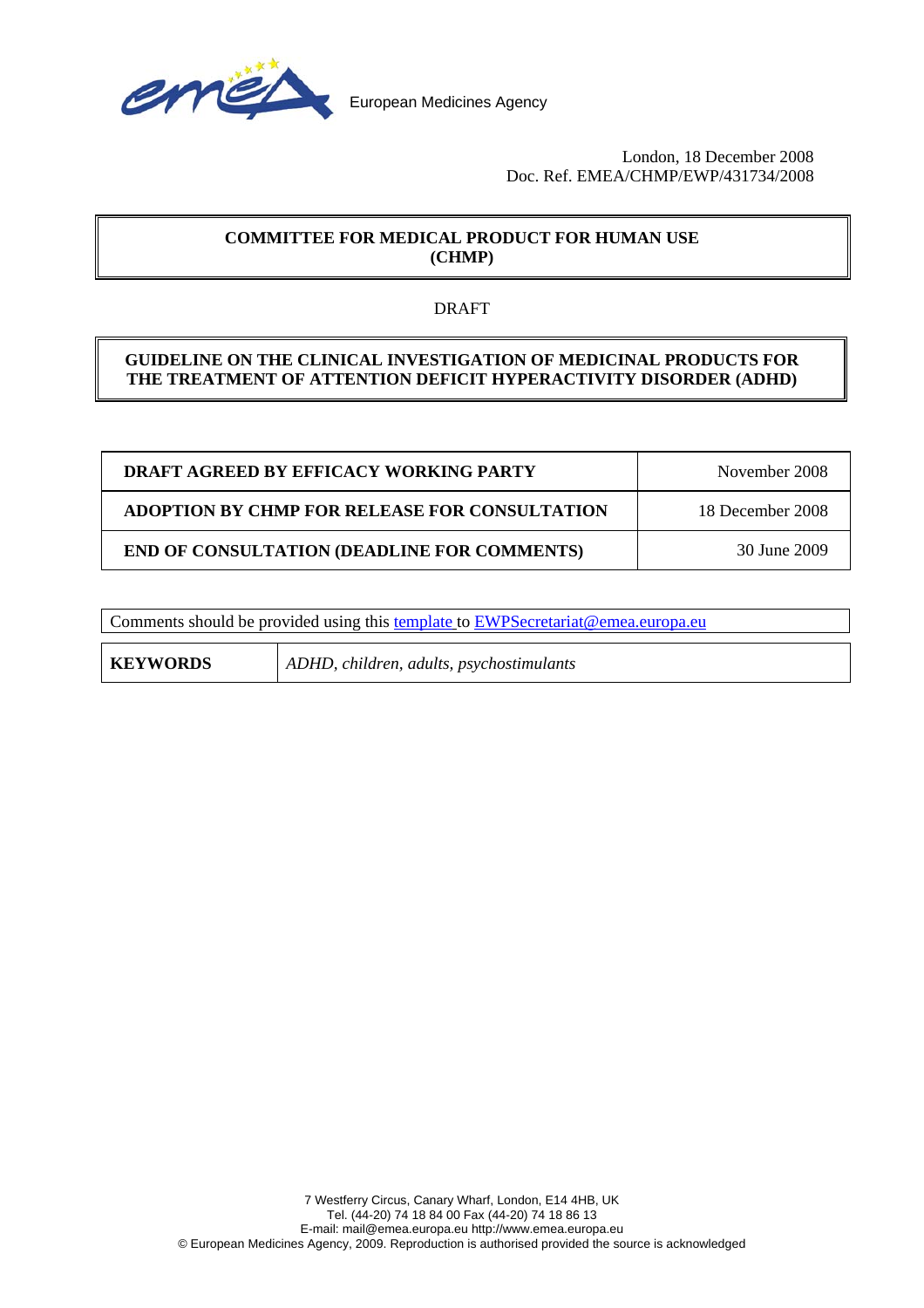# GUIDELINE ON CLINICAL INVESTIGATION OF MEDICINAL PRODUCTS FOR THE TREATMENT OF ATTENTIONAL DEFICIT HYPERACTIVITY DISORDER (ADHD)

# **TABLE OF CONTENTS**

| 1.                                                                                             |  |
|------------------------------------------------------------------------------------------------|--|
| 1.1                                                                                            |  |
| 1.2                                                                                            |  |
| 1.3                                                                                            |  |
| 2.                                                                                             |  |
|                                                                                                |  |
| 3.                                                                                             |  |
| $\mathbf{4}$                                                                                   |  |
| 4.1                                                                                            |  |
| 4.2                                                                                            |  |
| 5.                                                                                             |  |
| 5.1                                                                                            |  |
| 5.2                                                                                            |  |
| 5.3                                                                                            |  |
| 6.                                                                                             |  |
| 6.1                                                                                            |  |
| 6.1.1                                                                                          |  |
| 6.1.2                                                                                          |  |
| 6.1.3                                                                                          |  |
| 6.2                                                                                            |  |
| 6.2.1                                                                                          |  |
| 6.2.2                                                                                          |  |
| 6.3                                                                                            |  |
| 6.3.1                                                                                          |  |
| 6.3.2                                                                                          |  |
| 7.                                                                                             |  |
| 7.1                                                                                            |  |
| 7.2                                                                                            |  |
| 7.2.1                                                                                          |  |
| 7.2.2                                                                                          |  |
| 7.2.3                                                                                          |  |
| 7.2.4                                                                                          |  |
| 7.2.5                                                                                          |  |
| EXTENT OF POPULATION EXPOSURE TO ASSESS CLINICAL SAFETY INCLUDING LONG-TERM SAFETY . 10<br>7.3 |  |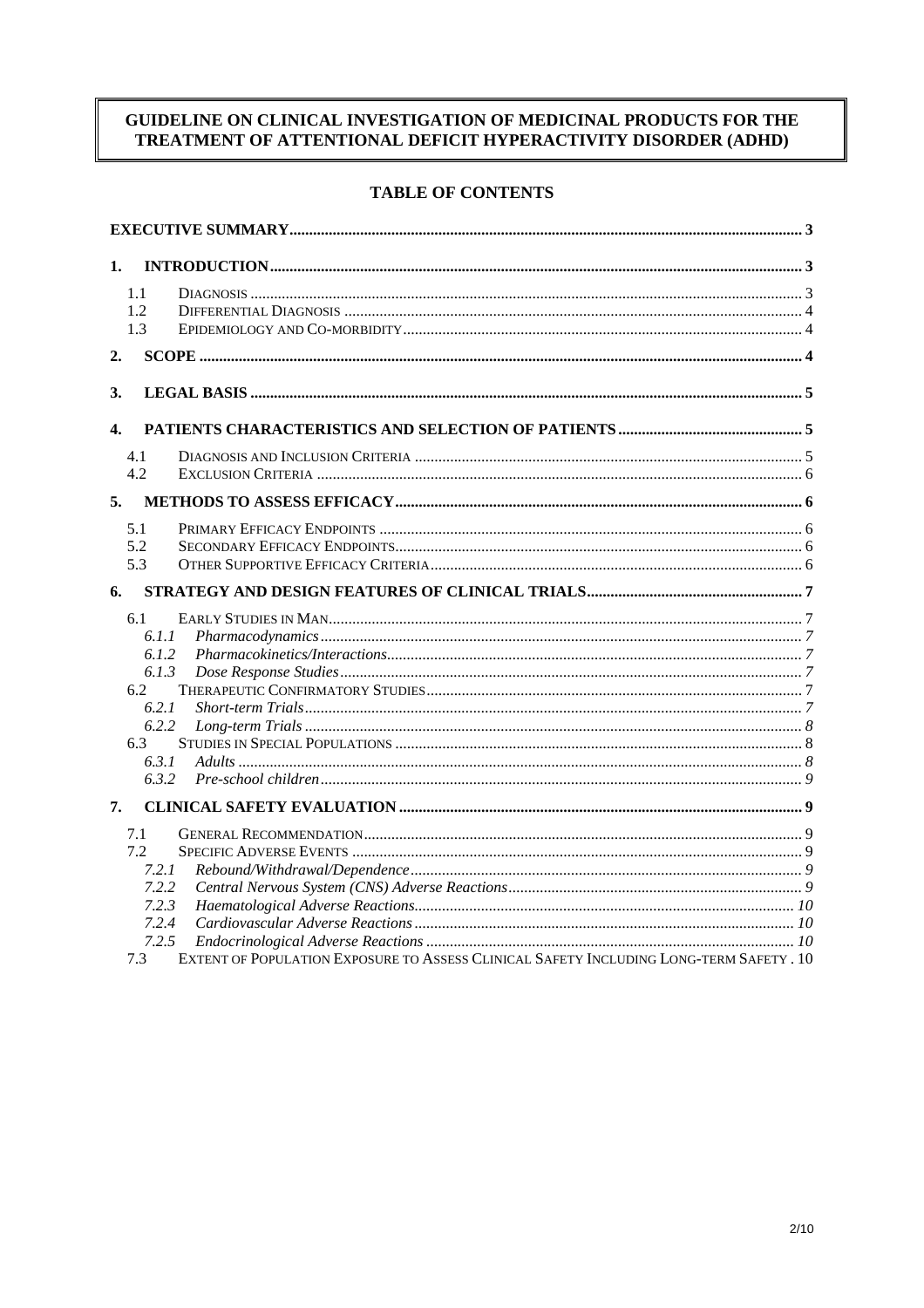#### <span id="page-2-0"></span>1 **EXECUTIVE SUMMARY**

2 3 4 5 6 7 8 Attention Deficit Hyperactivity Disorder (ADHD) is among the most common disorders in child- and adolescent psychiatry. Its impact on learning and development is considered substantial. The benefit of pharmacotherapy has empirically been proven, and several products are on the market. Although primarily a disorder restricted to childhood and adolescence, signs and symptoms may not be selflimiting but to persist into adulthood. These new insights in the ADHD syndrome are a challenge in the field of drug development. However, this Guideline is intended to provide guidance on the evaluation of new medicinal products in ADHD with focus on the childhood onset. It is the first

9 guideline written in psychiatry to address a psychiatric disorder from this perspective, and it should be

- 10 read in conjunction with other EMEA and ICH guidelines, which may apply to similar conditions and
- 11 patient populations.

#### 12 **1. INTRODUCTION**

13 14 15 16 17 18 19 20 21 22 23 24 Attention Deficit Hyperactivity Disorder, ADHD, is a well defined disorder with core features of inattention, hyperactivity, and impulsivity, but also impairment in executive functions. It has its origin in childhood and is often diagnosed for the first time in school aged children, because of learning problems and problems with social behaviour. Treatment is therefore directed towards improvement of attention and reduction of hyperactivity/impulsivity in order to be able to focus on tasks and performance. Methylphenidate is among the first effective drugs reported to treat the 'hyperkinetic syndrome' in the 1950s. Although often regarded as the standard of treatment, new products have come to the market, e.g. atomoxetine with a different mode of action. Psycho education, and psycho education in combination with pharmacotherapy are usually the standard of care in Europe, and behavioural treatment is often provided to sustain success. Within this context, cognitive treatment, neurofeedback training and dietary measures<sup>[1](#page-2-1)</sup> can be regarded as potential, but not yet evidence based strategies.

25 26 27 28 29 It has long been acknowledged that the core symptoms of ADHD ameliorate with age. It has recently been recognized that symptoms may persist into adulthood, thereby extending treatment to this age group. Usually, inattention and restlessness predominate at adult age, interfering with work and social functioning. As ADHD is a chronic disorder, long term treatment can be foreseen, thereby emphasizing the need for long term safety data in an otherwise healthy patient group.

### 30 **1.1 Diagnosis**

 $\overline{\phantom{a}}$ 

31 32 33 34 35 36 37 38 39 ADHD first comes to attention in children and adolescents, and is characterized by a persistent pattern of inattention, hyperactivity-impulsivity that causes impairment in school performance and social functioning. According to DSM-IV-TR, six out of nine symptoms of either the inattention or hyperactivity-impulsivity domain should have persisted for 6 months (criterion A). Some symptoms should present before the age of 7, and some impairment in school, work or social environment that is present at the time of diagnosis (criterion B-D). Symptoms should not be secondary to other psychiatric disorders (criterion E). The majority of cases present with criteria for both inattention and hyperactivity-impulsivity, but either symptom domain may predominate, justifying classification in subtypes, i.e. combined type, predominantly inattentive and predominantly hyperactive-impulsive.

40 The ICD-10 classifies ADHD among the hyperkinetic disorders.

41 There are no diagnostic tools other than the rating of symptoms that are characteristic for ADHD.

- 42 Morphological differences observed with magnetic resonance imaging techniques  $(MRI<sup>2</sup>)$  $(MRI<sup>2</sup>)$  $(MRI<sup>2</sup>)$  and
- <span id="page-2-1"></span>43 functional MRI (fMRI<sup>[3](#page-2-3)</sup>) as well as electrophysiological differences, differences in cognitive

<sup>&</sup>lt;sup>1</sup> Pelsser LM, Frankena K, Toorman J et al. 2008. A randomised controlled trial into the effect of food on ADHD. Eur Child and Adolesc Psychiatry, to be completed

<span id="page-2-2"></span><sup>&</sup>lt;sup>2</sup> Hutchinson A, Mathias J et al. 2008. Corpus callosum morphology in children and adolescents with Attention Deficit Hyperactivity Disorder: A meta-analytic review. Neuropsychology 22 (3): 341-9

<span id="page-2-3"></span> $^3$  Rubia K, Halari R et al. 2008. Dissociated Functional Brain Abnormalities of Inhibition in Boys with Pure Conduct Disorder and in Boys with Pure Attention Deficit Hyperactivity Disorder. Am J Pychiatry in press.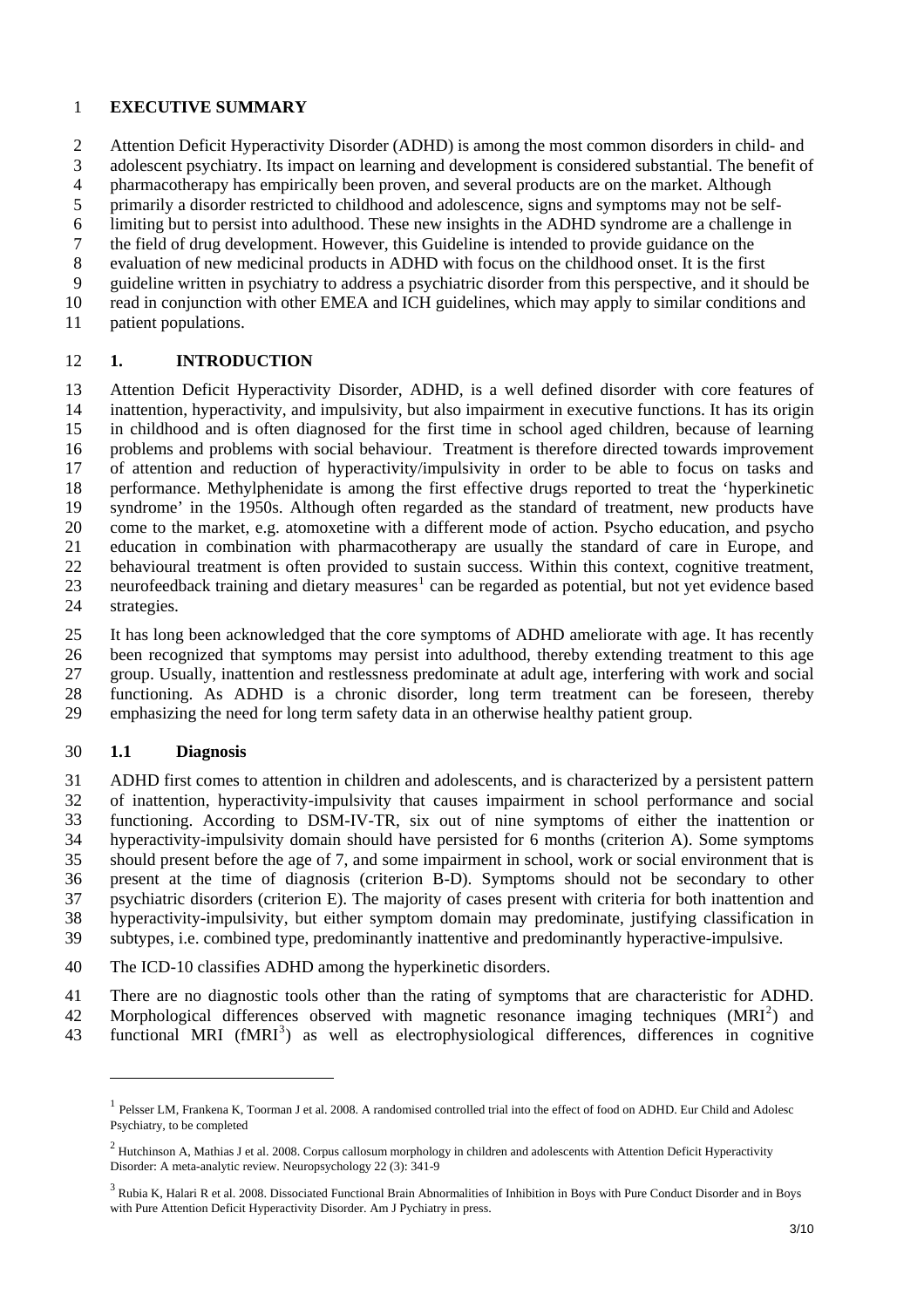<span id="page-3-0"></span>performance, and DNA polymorphisms<sup>[4](#page-3-1)</sup> are all subject of thorough investigation, yet far from potential use as (bio)marker. 44 45

### 46 **1.2 Differential Diagnosis**

47 48 49 50 51 52 53 54 55 56 57 58 ADHD should be discriminated from otherwise 'normal' behaviour in active children, but also from disruptive behaviour in children due to low- (mental retardation) or high intelligence (gifted children) when there is no 'match' between demands and capabilities. Although often co-morbid to Oppositional Defiant- and Conduct Disorder, ADHD should be discriminated from oppositional behaviour due to repeated failure in performance and the incapability of living up to expectations. Differentiation should be made between ADHD and Stereotypic Movement Disorder (tic-disorders), where the hyperactivity is more focussed to specific body parts. ADHD, if not co-morbid, should be discriminated from other mental disorders that share similar symptoms, e.g. mood and anxiety, and personality disorders. In specific bipolar disorder in children should not be mixed up with ADHD. The age of onset of first symptoms (< 7 years of age) should be kept as one of the hallmarks for differentiation. ADHD should not be diagnosed if symptoms present in the context of a pervasive developmental- or psychotic disorder. Nor should symptoms be due to the use of medication.

#### 59 **1.3 Epidemiology and Co-morbidity**

60 61 62 63 64 65 66 67 ADHD is one of the most prevalent disorders of childhood, its worldwide prevalence being estimated at approximately [5](#page-3-2)-6%<sup>5</sup>. Prevalence rates, however, vary with the source referred to. The DSM-IV-TR states a slightly higher rate (3-7%), due to the inclusion of ratings of both subtypes. Prevalence rates in adolescents and adults have been less investigated. In a Finish Cohort Study, the prevalence rate for ADHD in adolescents was as high as  $8.5\%$ , the majority of cases being the inattention subtype<sup>[6](#page-3-3)</sup>. Comparable rates are reported in other studies. For adults, an average prevalence rate of 3.4% has been reported in a cross-national survey<sup>[7](#page-3-4)</sup>, with the lowest rate in lower-income countries  $(1.9%)$ compared to the higher- income countries (4.2%).

68 69 70 71 At least in children, ADHD is more frequent in boys than in girls. In clinical samples, the average male-to-female ratio of 5:1 has been found, but in epidemiological samples ratio's of 3:1 or 2:1 are mentioned<sup>[8](#page-3-5)</sup>. The figures often depend on the (sub)type investigated. For the inattentive type, gender difference is less clear.

72 73 74 75 76 In child-psychiatry, co-morbidity is almost inevitable in diagnostics<sup>[9](#page-3-6),[10](#page-3-7)</sup>. As a result, co-morbidity is high in ADHD. Only 30% of cases are pure ADHD. The most apparent co-morbid conditions are Oppositional Defiant Disorder and Conduct Disorder. A variety of other disorders may be co-morbid (e.g. mood, and anxiety disorders, learning disorders, Tourette's syndrome), but should also be differentiated from ADHD. In older subjects, substance abuse is often found to be co-morbid.

# 77 **2. SCOPE**

l

78 79 This Guideline is intended to assist applicants during the development of medicinal products intended for the treatment of attention deficit hyperactivity disorder (ADHD), independent of the class of

<span id="page-3-1"></span><sup>4</sup> Waldman ID, Nigg JT et al. 2006. The adrenergic receptor alpha-2A gene (ADRA2A) and neuropsychological executive functions as putative endophenotypes for childhood ADHD. Cog Affect Behav Neurosci 6 (1): 18-20

<span id="page-3-2"></span><sup>5</sup> Polanczyk G, Silva de Lima M et al. 2007. The worldwide prevalence of ADHD: A Systematic Review and Metaregression Analysis. Am J Psychiatry 164:942-948

<span id="page-3-3"></span><sup>6</sup> Smalley SL, McGough JJ et al. 2007. Prevalence and psychiatric comorbidity of Attention Deficit Hyperactivity Disorder in an adolescent Finish population. J Am Acad Child and Adolesc Psychiatry 46 (12): 1575-83

<span id="page-3-4"></span> $^7$  Favvad J. De Graaf R et al. 2007. Cross-national prevalence and correlates of adult attention-deficit hyperactivity disorder. British J Psychiatry 190: 402-09

<span id="page-3-5"></span><sup>8</sup> Staller J, and Farone SV 2006. Attention-deficit hyperactivity disorder in girls: epidemiology and management. CNS Drugs 20 (2): 107-23.

<span id="page-3-6"></span><sup>&</sup>lt;sup>9</sup> Caron C and Rutter M. 1991. Comorbidity in Child Psychopathology: Concepts, Issues and Research Strategies. J Child Psychol and Psychiat 32 (7): 1063-80.

<span id="page-3-7"></span> $10$  Gillberg C, Gillberg IC etal. 2004. Co existing disorders in ADHD: implications for diagnosis and intervention. Eur Child Adolesc Psychiatry Suppl 1: 180-92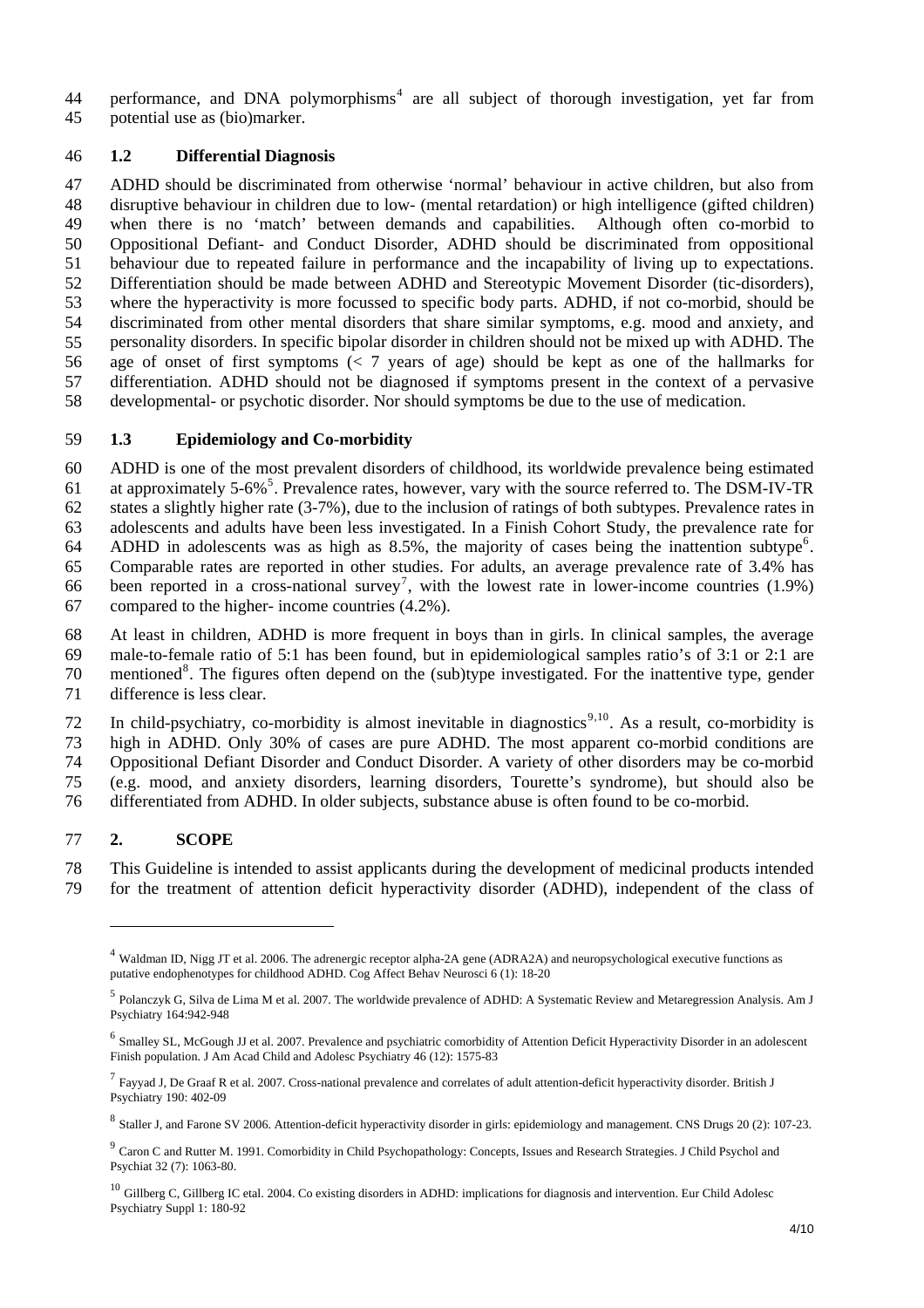<span id="page-4-0"></span>80 81 product under investigation. It is only guidance; any deviation from guidelines should be explained and discussed in the Clinical Overview.

### 82 **3. LEGAL BASIS**

83 84 85 86 This Guideline is intended to provide guidance on the evaluation of new medicinal products in attention deficit hyperactivity disorder (ADHD). It should be read in conjunction with Directive 2001/83/EC, as amended, and all other pertinent elements outlined in current and future EU and ICH guidelines and regulations, especially those on:

- 87 - Dose-Response Information to Support Drug Registration – CPMP/ICH/378/95 (ICH E4),
- 88 - Statistical Principles for Clinical Trials – CPMP/ICH/363/96 (ICH E9),
- 89 - Choice of Control Group in Clinical Trials – CPMP/ICH/364/96 (ICH E10)**,**
- 90 - Adjustment for Baseline covariate – CPMP/EWP/2863/99,
- 91 - Missing data – CPMP/EWP/177/99,
- 92 - Extent of Population Exposure to Assess Clinical Safety – CPMP/ICH/375/95 (ICH E1A),
- 93 94 - Clinical investigation of medicinal products in the paediatric population – CPMP/ICH/2711/99 (ICH E11),
- 95 - Pharmacokinetic studies in man (EudraLex vol. 3C C3A).
- 96 97 - Guideline on the need for non-clinical testing in juvenile animals of pharmaceuticals for paediatric indications (CHMP/SWP/169215/2005)

### 98 **4. PATIENTS CHARACTERISTICS AND SELECTION OF PATIENTS**

#### 99 **4.1 Diagnosis and Inclusion Criteria**

100 101 102 103 104 105 The disorder should be classified according to an internationally acknowledged classification system, preferably to the latest version of the DSM, using the diagnostic criteria herein. The inclusion of subtypes should be specified. The use of a severity rating scale or cognitive performance task is additional, but should not replace a clinical diagnosis. Diagnosis should be made by a psychiatrist or by a non–psychiatrist physician experienced in ADHD and co-morbid diagnoses, and who is trained in the use of structured interviews to confirm the diagnosis and exclude relevant co-morbid disorders.

106 107 The age for inclusion should cover the range from 6 to 18 years of age, and children and adolescents should be separated or stratified.

108 109 110 111 112 113 Primary studies for dose finding should include patients with ADHD without significant comorbidities. Otherwise interpretation of study results may be inconclusive, e.g. treatment effects of a psycho-stimulant on ADHD with co-morbid disrupted behaviour or treatment effects of an antidepressant on ADHD with co-morbid mood- or anxiety disorder. In confirmatory trials, the inclusion of subjects with ADHD and co-morbid ODD/CD is acceptable, as it enables generalization of the results to the general population.

- 114 115 Further descriptive parameters, like severity (e.g. differentiated according to subtype), as well as a detailed history, e.g. of the duration of ADHD, presentation of first symptoms, degree of functional
- 116 impairment and previous treatment outcome, should be recorded. Other characteristics such as male-

117 to-female ratio, the predominant symptoms of inattention or hyperactivity-impulsivity related to age

- 118 119 and course of disease, as well as the predominant out-patients status of patients should be reflected in the study population. Co-morbid symptoms (e.g. anxiety, depression) should be rated with proper
- 120 scales.
- 121 Information should be obtained from a reliable informant (parent/caretaker/teacher). In addition to the
- 122 diagnostic criteria cut-off scores based on appropriate scales may be used to include patients with a
- 123 certain degree of severity to assure sensitivity to change. In pre-pubertal children, self-report may not
- 124 125 be a reliable method for symptom rating. Across the age span of school-aged children (6-18 years), observer ratings of both parents/caretakers and informants (teachers) should be used in addition to the
- 126 clinician ratings. In the case of adolescents, the teacher ratings are not mandatory.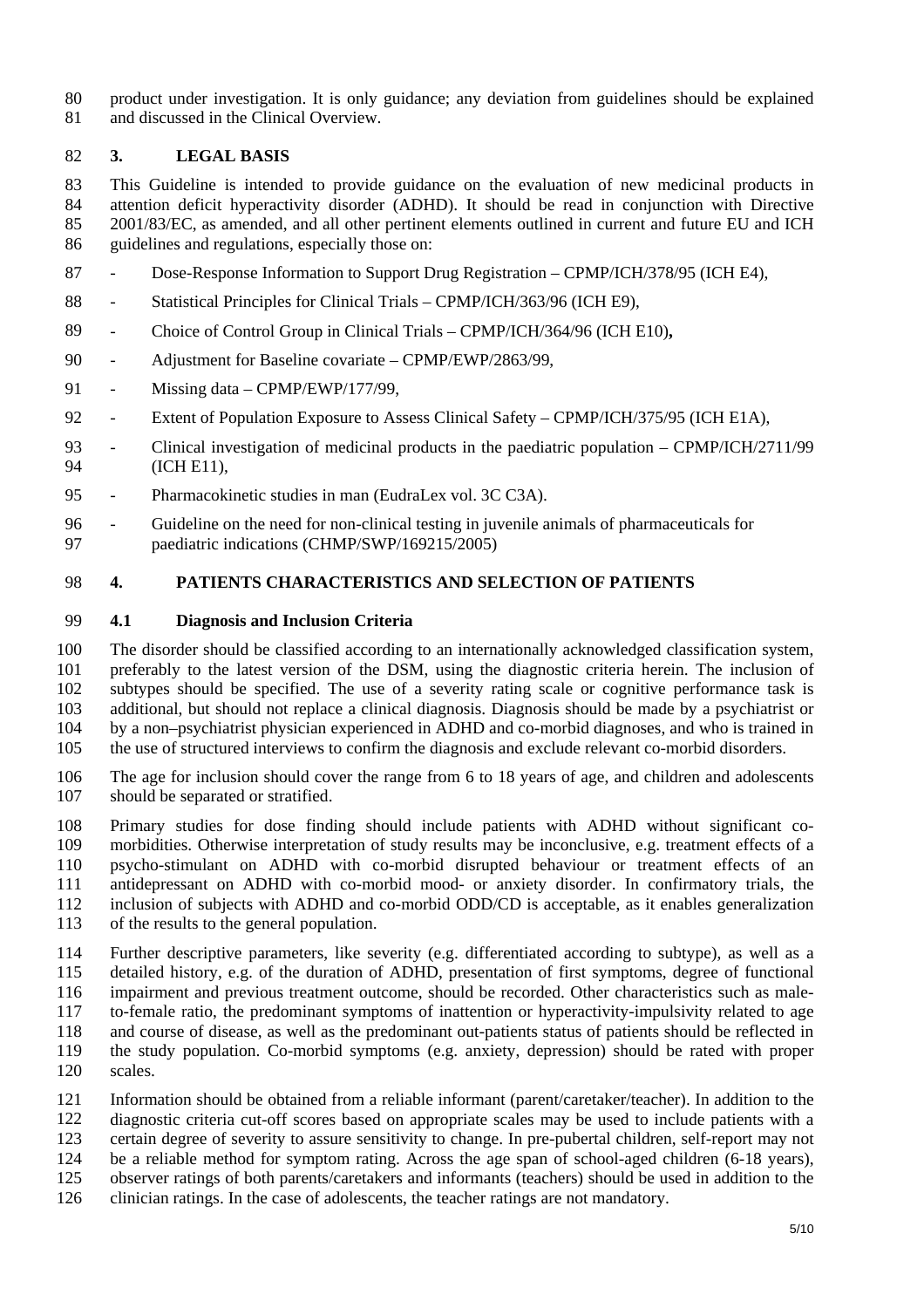# <span id="page-5-0"></span>127 **4.2 Exclusion Criteria**

- 128 Excluded should be patients with:
- 129 130 • another Axis I disorder (co-morbidity) with the exception of ODD/CD (as mentioned for confirmatory trials), albeit that ADHD should be the primary diagnosis
- 131 • severe co-morbid symptoms such as anxiety, depression
- 132 • a primary Axis II disorder (personality disorder in the case of adult diagnosis)
- 133 • mental retardation
- 134 • a current or recent history of substance abuse disorder (within 6 months of study entry)
- 135 136 • ongoing formal behavioural, cognitive or cognitive-behavioural therapy that is not part of the study design
- 137 138 • ongoing relevant psychotropic co-medication for ADHD (such medication should be washed out)
- 139 140 • relevant somatic/neurological disorders that exclude participation because of the pharmacology of the study drug (e.g. epilepsy)

# 141 **5. METHODS TO ASSESS EFFICACY**

### 142 **5.1 Primary Efficacy Endpoints**

143 Efficacy should be assessed by rating scales. For ADHD many symptom rating scales are available<sup>[11](#page-5-1)</sup>,

144 the most prominent being the Connors' Rating Scales, and the ADHD Symptoms Rating Scale

145 (ADHD-SRS). The choice of rating scales should be justified from the test quality criteria (reliability,

146 validity). The sensitivity for change should be known. Obviously, rating scales should be validated for

147 148 the specific age cohorts (children/adolescents). 'Observer' scales, assessed by clinicians should be taken as primary. Not only a reduction of symptoms should be assessed, but also a functional outcome

149 should be measured (school performance/social functioning). Beyond health related quality of life

150 scales, appropriate goal-oriented scales should be developed in this area.

151 Two primary endpoints should be stipulated reflecting the symptomatic and the functional domain.

152 Improvement should be documented as a difference between baseline and post-treatment score. In

153 order to allow an estimate of clinical relevance the proportion of responders should be presented. For

154 this, appropriate cut-off-points on validated rating scales should be defined and justified. The use of

155 the same rating scale for inclusion, efficacy and responder definition is recommended.

156 157 In advance and if necessary during the study, raters (e.g. parents/caretakers and teachers) should be properly trained for assessment of patients with the applied rating scales. Methods should be foreseen

158 in the study protocol to assess inter-rater reliability.

# 159 **5.2 Secondary Efficacy Endpoints**

160 161 162 163 164 Ratings from reliable informants (parent/caretaker, and teachers) should be taken as primary secondary endpoint. Depending on the choice of the assessment used as primary efficacy endpoint, further, additional, assessments may be used as secondary efficacy endpoints, e.g. global assessments, and 'subject' rating scales (self-report) in the case of adolescents (for the issue of teacher ratings, see  $II.D.$ 

# 165 **5.3 Other Supportive Efficacy Criteria**

166 167 Exploratory measures, i.e. brain function (fMRI), electrophysiological measures (Evoked Related Potentials, ERP, and (neuro)cognitive performance are encouraged.

 $\overline{\phantom{a}}$ 

<span id="page-5-1"></span><sup>11</sup> www.neurotransmitter.net/adhdscales.html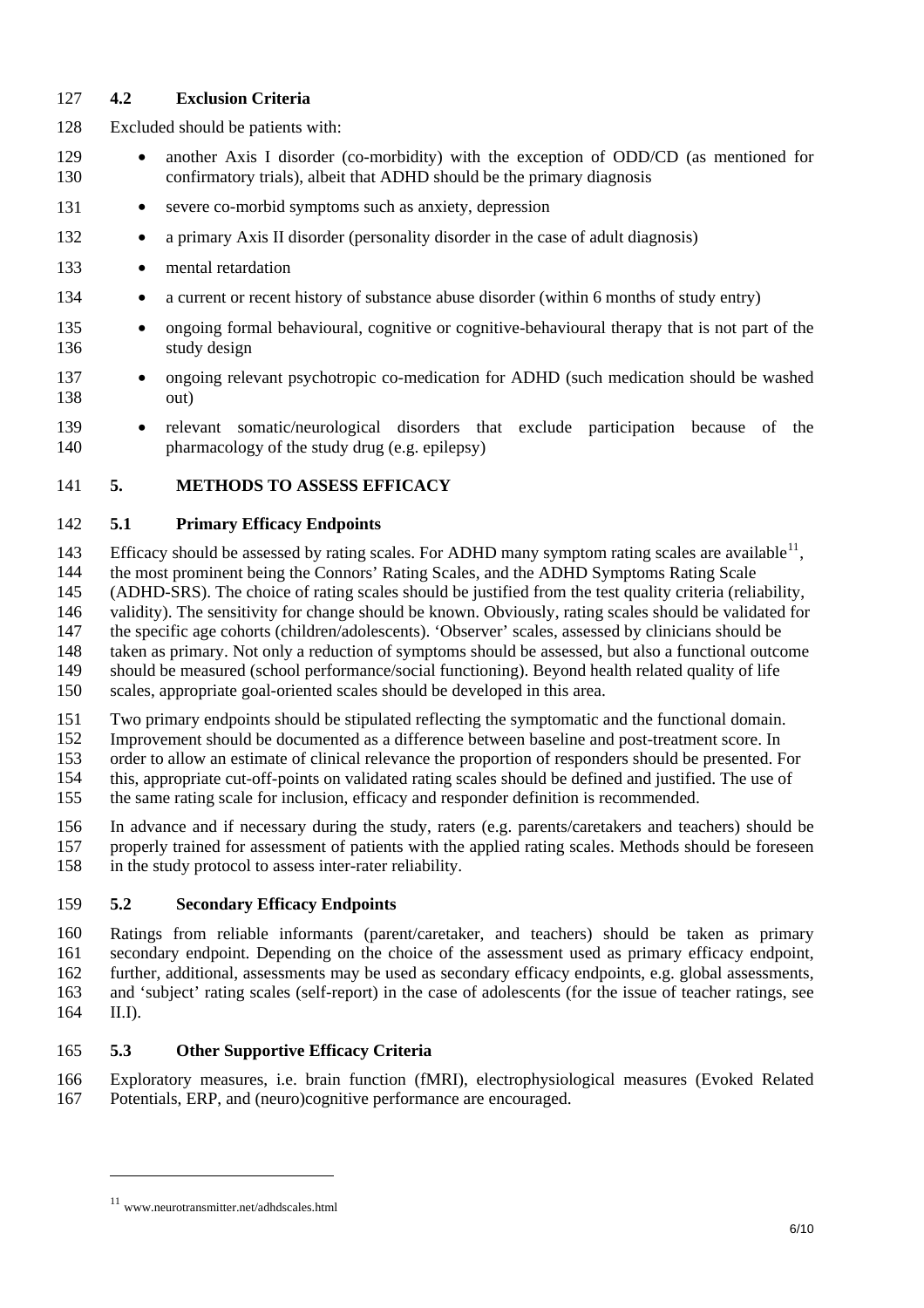## <span id="page-6-0"></span>168 **6. STRATEGY AND DESIGN FEATURES OF CLINICAL TRIALS**

# 169 **6.1 Early Studies in Man**

## 170 **6.1.1 Pharmacodynamics**

Although there is no specific human model for ADHD, the pharmacodynamics of products can be tested relative to methylphenidate that has a fast dose dependent effect on ADHD symptoms. Beyond PD in humans, there are several animal models that can serve as pharmacological model for  $ADHD^{12,13}$  $ADHD^{12,13}$  $ADHD^{12,13}$  $ADHD^{12,13}$  $ADHD^{12,13}$ . 171 172 173 174

### 175 **6.1.2 Pharmacokinetics/Interactions**

176 177 178 The usual pharmacokinetic studies should be performed (see note for guidance on pharmacokinetic studies in man). Pharmacokinetic studies should be performed for each age cohort separately. The principle of sparse sampling and modelling techniques should be applied where possible.

179 180 181 The note for guidance on drug interactions should be followed to investigate possible pharmacokinetic and pharmacodynamic interactions. Special interest should bet taken in interactions with alcohol and other CNS active products that are relevant from a safety perspective.

### 182 **6.1.3 Dose Response Studies**

183 184 185 186 187 188 Randomized, controlled, parallel fixed dose studies, using at least 3 dosages are needed to establish as far as possible the lower end of the clinical effective dose range as well as the optimal dose. Generally it is recommended to add a placebo arm as well as an active comparator. When taking methylphenidate as reference, the duration of trials can be short, i.e. 6 weeks on stable medication, but the duration may very dependent on the mode of action of the drug that is expected (fast or slow onset).

### 189 **6.2 Therapeutic Confirmatory Studies**

### 190 **6.2.1 Short-term Trials**

191 192 193 194 For confirmatory trials randomised, double blind, parallel group studies are necessary. In general three-arm-studies including placebo and active comparator are required. The duration of the studies should be at least 6 weeks on stable dose, dependent on the mode of action of the drug. Separate studies are needed in children and adolescents, and diagnostic instruments should be adjusted likewise.

### 195 • **Choice of Control Group**

196 197 198 199 200 As stated above the test product should be compared with both placebo and an active comparator, using a three- or multi-arm design. Three-arm studies are highly recommended for internal validation of the trial. The aim of the study may be superiority over placebo or active comparator, non-inferiority against active comparator, or at least demonstration of a similar balance between benefit and risk of the test product in comparison to an acknowledged standard agent.

### 201 • **Run-in Period/Wash-out Period**

202 203 204 205 When patients are already treated with a psychoactive compound with impact on ADHD, a washout period is necessary. Generally a placebo run-in period to exclude placebo responders is not useful as it may impair generalisation of the results. Any reason to exclude placebo responders should be discussed.

# 206 • **Methodological Considerations**

l

<span id="page-6-1"></span>207 It is important to demonstrate that the effect of the medicinal product is specific for ADHD and is not

<sup>12</sup> Kostrewa RM, Kostrewa JP et al. 2008. Pharmacological models of ADHD. J Neural Transm 115 (2) 287-98.

<span id="page-6-2"></span><sup>&</sup>lt;sup>13</sup> Rusell VA. 2007. Reprint of 'Neurobiology of animal models of attention-deficit hyperactivity disorder'. J Neurosci Methods 166 (2): I-IV.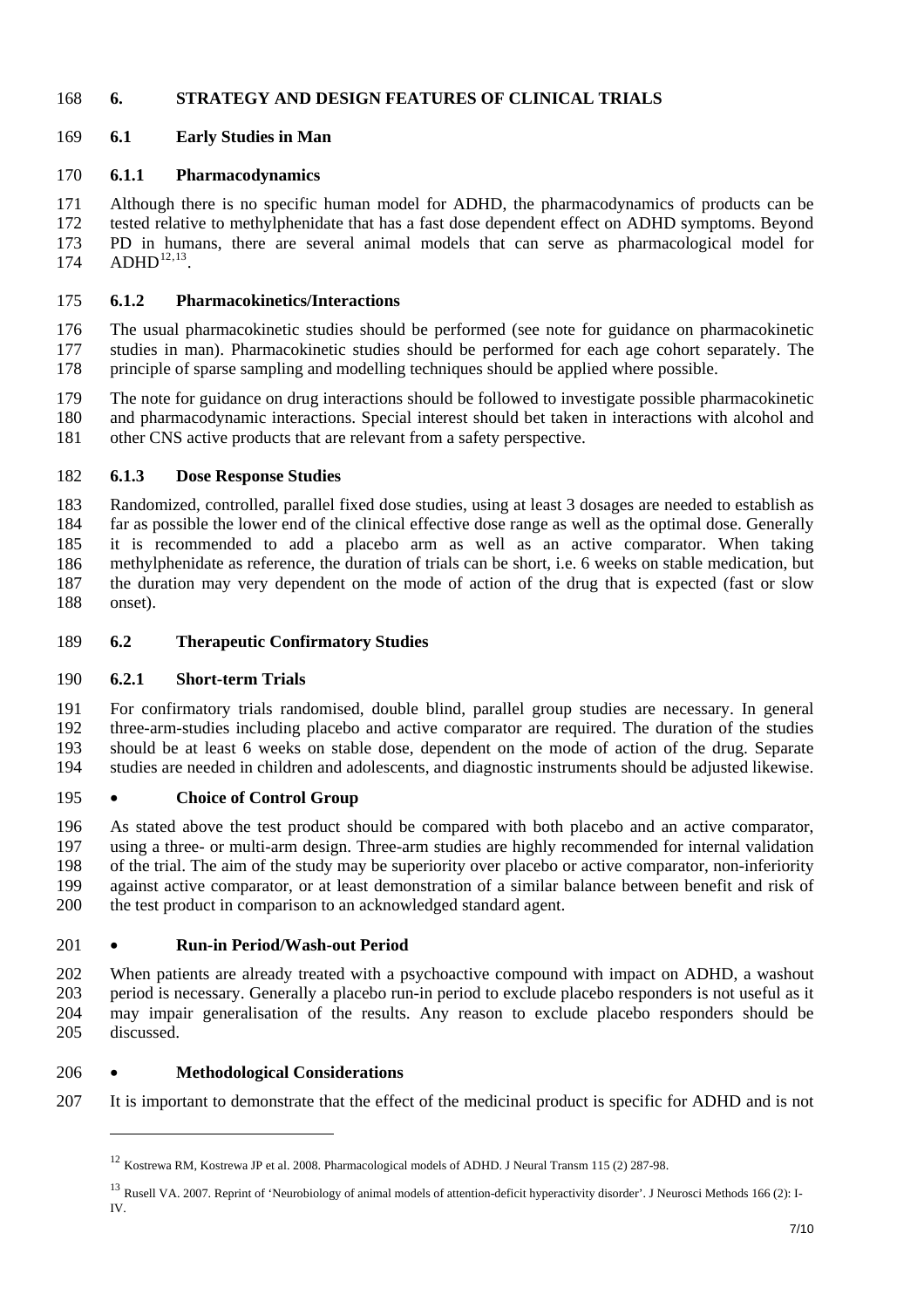<span id="page-7-0"></span>due to secondary therapeutic effects on psychiatric co-morbid conditions. Sample size should be 208

calculated based on an effect size that is clinically relevant. The clinical relevance of the effect 209

(responders) should be taken into consideration. For details on the statistical analysis refer to the 210

statistical guideline (ICH 9) as well as the Points to consider document concerning missing values. 211

212 Efficacy should be demonstrated on ADHD in general. Analysis of effects on subtypes may be

- 213 secondary. Whether this may lead to specific claims depends on the acknowledgement of the subtypes
- 214 as separate entities. In the latter case the development of specific assessment scales for the different
- 215 subtypes is needed.

### 216 **6.2.2 Long-term Trials**

217 218 219 220 221 222 Because of the chronic course of ADHD, in addition to the short-term trials demonstration of longterm efficacy has to be established in at least one well-designed study. This might be done by prolonging the time of double blind or by a randomised withdrawal design. In the latter design, all patients receive active treatment. Responders to treatment are subsequently randomized to continue the investigational drug or to placebo. Patients are followed by at least 6 months for maintenance of effect.

- 223 In these studies efficacy usually is expressed as number of patients worsening (relapsing) and/or time
- 224 to this event. Both efficacy criteria should be submitted. Nevertheless, in the study protocol it has to
- 225 be justified whether one or both are used as primary endpoint. The analysis should carefully consider the possible biases arising from drop-outs (not because of relapse) and the statistical methods of
- 226 227 dealing with them.
- 228 229 Worsening or relapse has to be defined in the protocol and should be a clinical relevant increase of symptoms, scored on a validated rating scale at one or more visits.
- 230 For withdrawal studies, the protocol should include specific measures to prevent complications of the
- 231 disease (e.g. serious worsening, discontinuations symptoms) like close monitoring and the possibility
- 232 to use rescue medication or to switch deteriorating patients to appropriate treatment with reference
- 233 compounds.

### 234 **6.3 Studies in Special Populations**

235 236 237 238 239 ADHD is recognized to be persistent into adulthood. Symptoms may experience a shift from inattention and hyperactivity/impulsivity into inattention and restlessness. Yet, the syndrome is considered to have had its origin in childhood. Symptoms and co-morbidity may be different, and there is no experience with elderly. Hence, the special population is limited to adults (<65 years of age), and efficacy and safety should be demonstrated in this population separately.

240 241 242 243 244 Similarly, there is little experience with pre-school children (< 6 years of age). Yet, pharmacotherapy may be worth exploring. Adjusted assessment tools are needed, as well as proper dosing that can not always be extrapolated from older age groups. The benefit/risk may be different considering the safety of psychotropic drugs on brain maturity and development, and the improved functioning that is the objective of treatment.

### 245 **6.3.1 Adults**

l

246 247 248 249 250 251 symptoms should be assessed with proper scales for adults. The diagnosis of ADHD in adults should be similar to that in children, and exerted by trained psychiatrists or comparable health care professionals. Mandatory for the diagnosis in adults is the verifiable presence of first symptoms in early childhood. Borderline- and antisocial personality disorder are often found co-morbid $14,15$  $14,15$  $14,15$ . The presence of other axis I diagnoses (e.g. Major Depression) should be excluded as well as substance abuse and alcoholism. Depressive and anxiety

<span id="page-7-1"></span><sup>&</sup>lt;sup>14</sup> Kooij JJS, Boonstra AM et al. 2006. Coexistence of borderline and antisocial personality disorder, and role of childhood sexual abuse in adults with ADHD. Thesis

<span id="page-7-2"></span><sup>&</sup>lt;sup>15</sup> Miller TW, Nigg JT et al. 2007. Axis I and II comorbidity in adults with ADHD. J Abnorm Psychol 116 (3): 519-28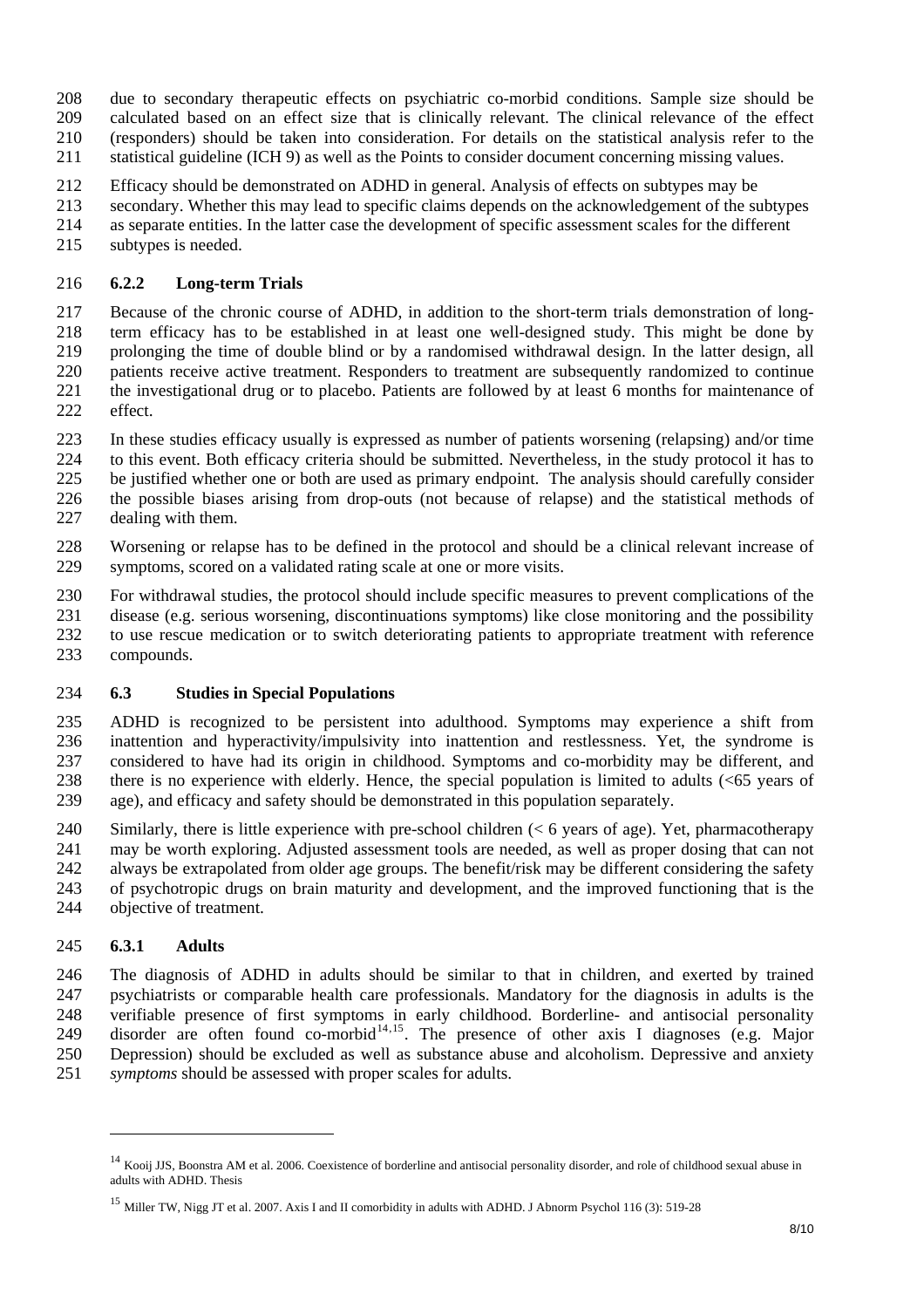<span id="page-8-0"></span>252 253 254 255 256 257 258 259 As in children, dose finding and exploratory studies should preferably be performed in patients without co-morbidity. In confirmatory trial, a more easy position can be taken, i.e. allowing the predominant co-morbidities to enable generalization of result to target population. Efficacy trials should be performed separately in this patient group, and not be extrapolated from data in children and adolescents. A similar trial design as in children/adolescents can be used. Symptoms may, however, present differently, and should be assessed with scales validated for adults. Clinician ratings should be primary, whereas ratings by a significant other and/or subject ratings, i.e. self report, can be made secondary.

# 260 **6.3.2 Pre-school children**

261 262 263 The diagnosis of ADHD in the very young children  $< 6$  years of age may be similar as in the young school aged children. However, diagnostic instruments should be validated for this age group, as well as assessment scales.

264 265 266 Alternative strategies for dose finding may be necessary in this young age group. In small children, often higher doses are required. Therefore, mere extrapolation of pharmacokinetic data from older children may not be sufficient, and dependent on the nature of the product.

267 268 Special care should be taken for safety assessment. A prospective Cohort design for long-term safety follow-up should be part of the Risk Management Plan.

# 269 **7. CLINICAL SAFETY EVALUATION**

# 270 **7.1 General Recommendation**

- 271 272 Identified adverse events should be carefully monitored and should be characterised in relation to the duration of treatment, dose and/or plasma levels, recovery time, age and other relevant variables.
- 273 274 All adverse events should be fully documented with a separate analysis of adverse drug reactions, dropouts and patients who died during the trial.
- 275 Side effects that are characteristic of the class of the product being investigated should be carefully
- 276 277 monitored. In this respect, both parents/caretakers or significant others and children should contribute to reports.
- 278 Clinical observations should be supplemented if necessary by appropriate tests (blood pressure,
- 279 cardiac rhythm etc.).
- 280 Beyond the regular assessment of adverse events special attention should be paid towards effects,
- 281 short- and long-term, on the developing brain and bodily functions.

### 282 **7.2 Specific Adverse Events**

### 283 **7.2.1 Rebound/Withdrawal/Dependence**

- 284 285 When pharmacological treatment is stopped, rebound and/or withdrawal phenomena may occur. Therefore, rebound and/or withdrawal phenomena should be systematically investigated.
- 286 287 288 289 For new candidate compounds, at least one short-term and one long-term trial should incorporate a short withdrawal period to look for withdrawal symptoms. This could be done in a randomised withdrawal study where treatment is abruptly stopped in responders and patients are followed for a suitable time to detect possible rebound and withdrawal symptoms.
- 290 291 292 293 294 Animal studies will be needed to investigate the possibility of dependence in new classes of compounds or when there is an indication that dependence may occur. Differentiation between preand post pubertal status and adulthood is needed, because of ongoing brain development across the age span of 6-18 years, and the matured brain in adulthood. Based on the results of the animal studies, in vivo studies in humans may be required.

### 295 **7.2.2 Central Nervous System (CNS) Adverse Reactions**

296 297 Depending on the class of the investigated medicinal product and the possible interactions with various receptors, effects on cognition, reaction time and /or driving, and the extent of sedation should